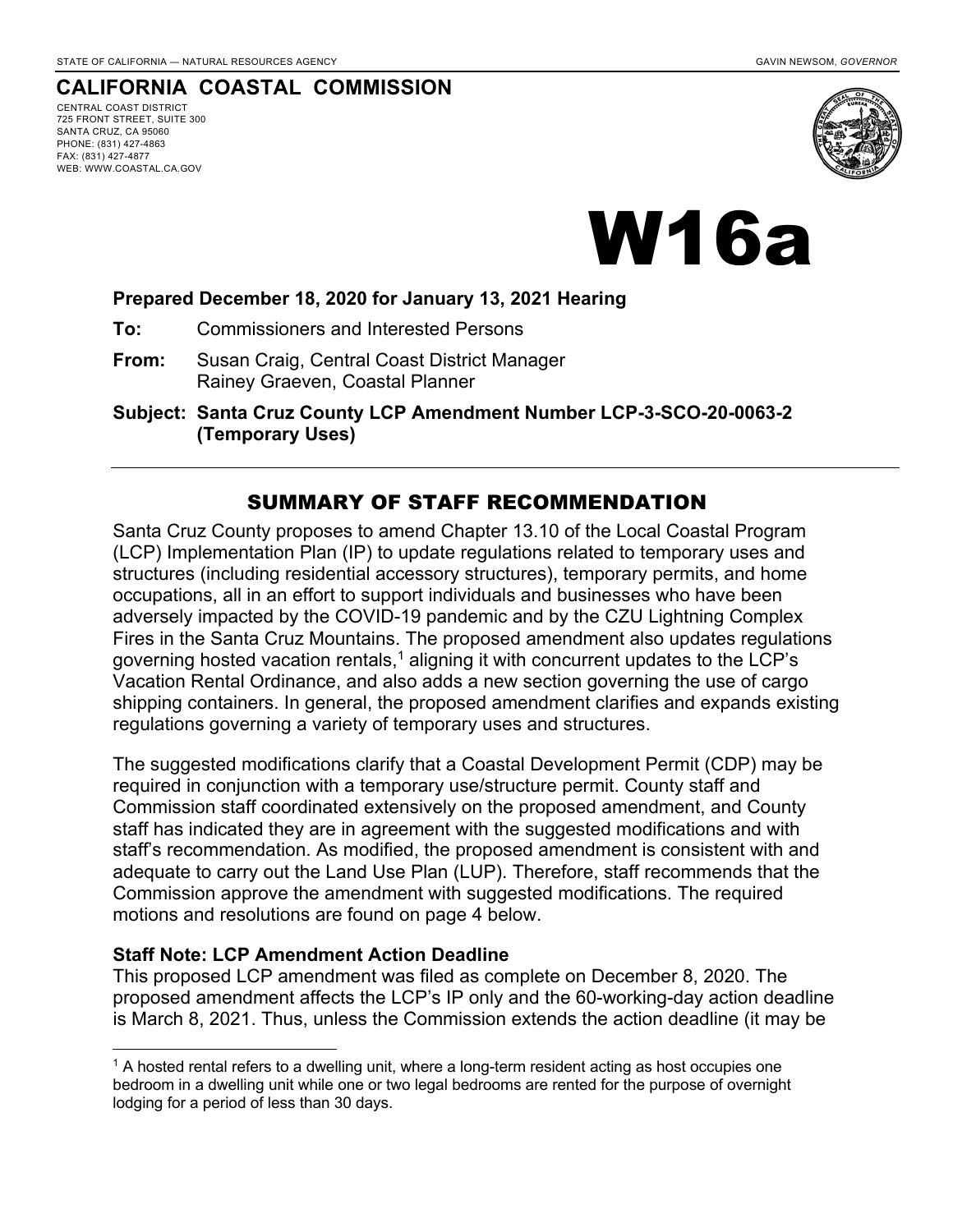# **LCP-3-SCO-20-0063-2 (Temporary Uses)**

extended by up to one year), the Commission has until March 8, 2021 to take a final action on this LCP amendment.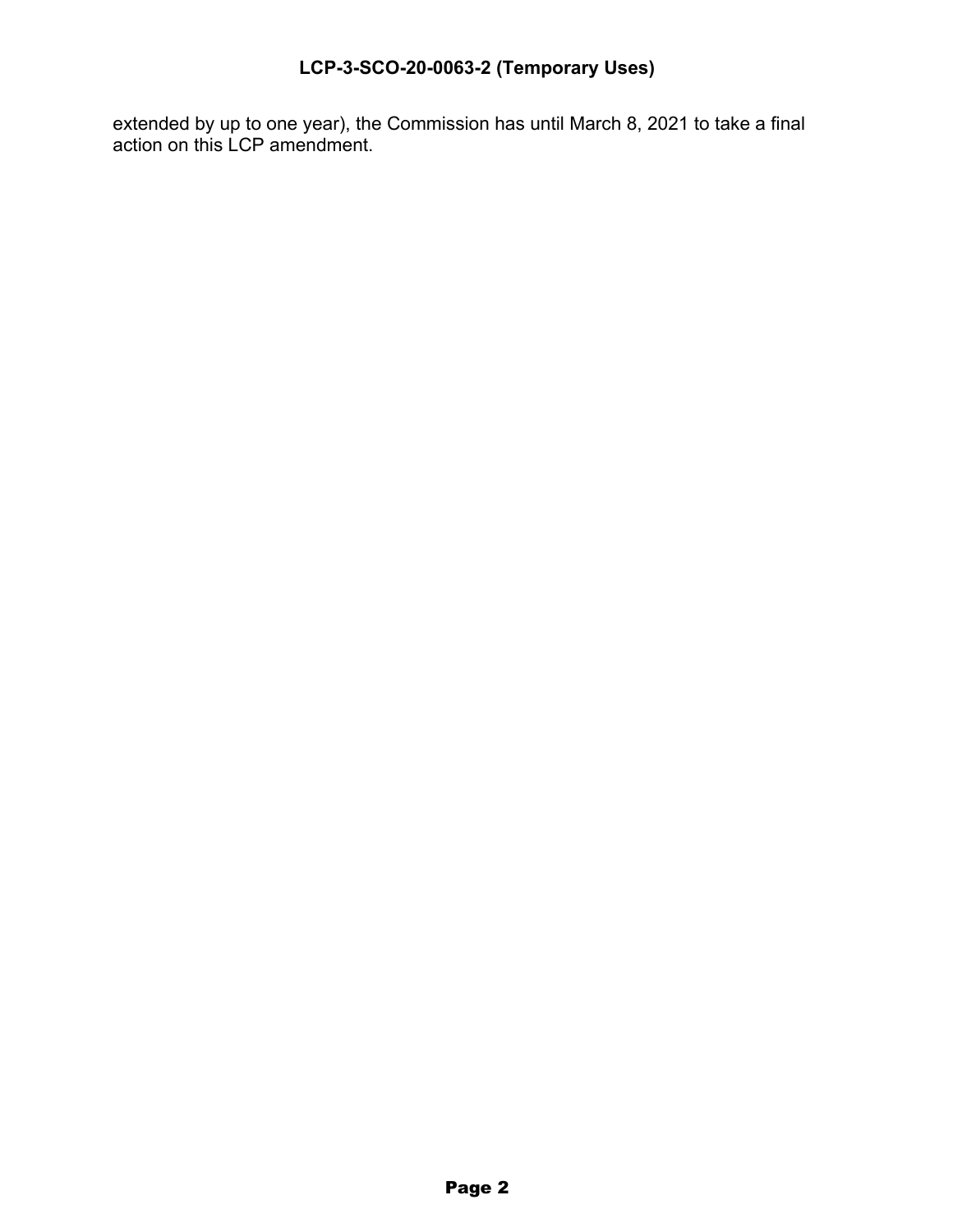# TABLE OF CONTENTS

## **EXHIBITS**

[Exhibit 1: Proposed IP Amendment](https://documents.coastal.ca.gov/reports/2021/1/w16a/w16a-1-2021-report.pdf)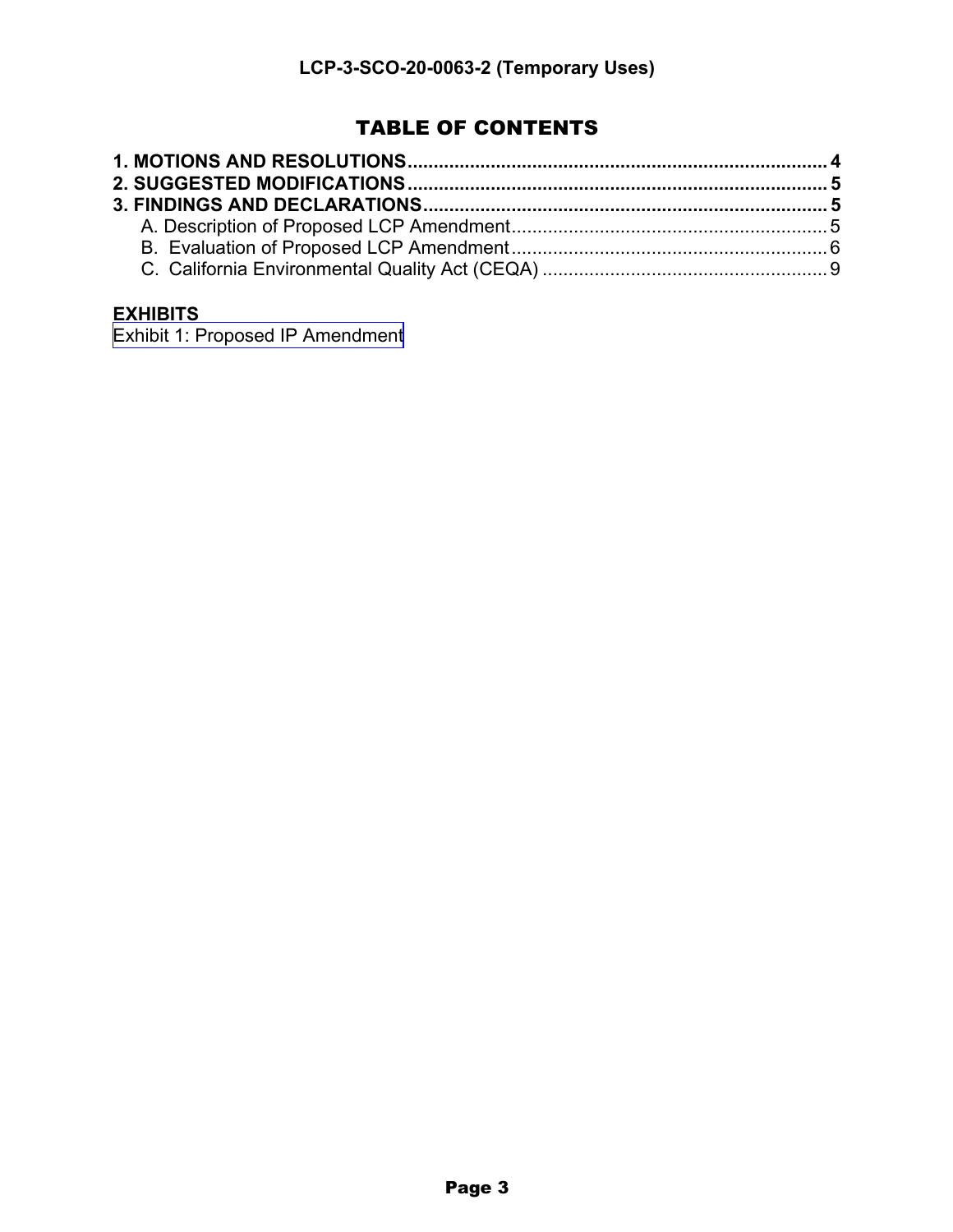# 1. MOTIONS AND RESOLUTIONS

Staff recommends that the Commission, after public hearing, approve the proposed LCP amendment with suggested modifications. The Commission needs to make two motions on the IP amendment in order to act on this recommendation.

#### **A. Deny the IP Amendment as submitted**

Staff recommends a **YES** vote on the motion below. Passage of this motion will result in denial of the IP amendment as submitted and adoption of the following resolution. The motion passes only by an affirmative vote of a majority of the appointed Commissioners.

*Motion: I move that the Commission reject the Implementation Plan Amendment LCP-3- SCO-20-0063-2 as submitted by Santa Cruz County.*

*Resolution to Deny: The Commission hereby denies certification of LCP Amendment Number LCP-3-SCO-20-0063-2 as submitted by Santa Cruz County and adopts the findings set forth below on grounds that the Implementation Plan Amendment as submitted does not conform with, and is inadequate to carry out, the provisions of the certified Land Use Plan. Certification of the Implementation Plan Amendment would not meet the requirements of the California Environmental Quality Act, as there are feasible alternatives and mitigation measures that would substantially lessen the significant adverse impacts on the environment that will result from certification of Implementation Plan Amendment as submitted.*

#### **B. Certify the IP Amendment with Suggested Modifications**

Staff recommends a **YES** vote on the motion below. Passage of this motion will result in certification of the Implementation Plan Amendment with suggested modifications and the adoption of the following resolution and the findings in this report. The motion to certify with suggested modifications passes only by an affirmative vote of a majority of the Commissioners present:

*Motion: I move that the Commission certify LCP Amendment Number LCP-3-SCO-20-0063-2 as submitted by Santa Cruz County if it is modified as suggested in this staff report, and I recommend a yes vote.* 

*Resolution to Certify: The Commission hereby certifies LCP Amendment Number LCP-3-SCO-20-0063-2, if modified as suggested, and adopts the findings set forth below on the grounds that the Implementation Plan Amendment with the suggested modifications conforms with the provisions of the certified Land Use Plan. Certification of the Implementation Plan Amendment if modified as suggested complies with the California Environmental Quality Act because either 1) feasible mitigation measures and/or alternatives have been incorporated to substantially lessen any significant adverse effects of the plan on the environment, or 2) there are no further feasible alternatives and mitigation measures that would substantially lessen any significant adverse impacts on the environment.*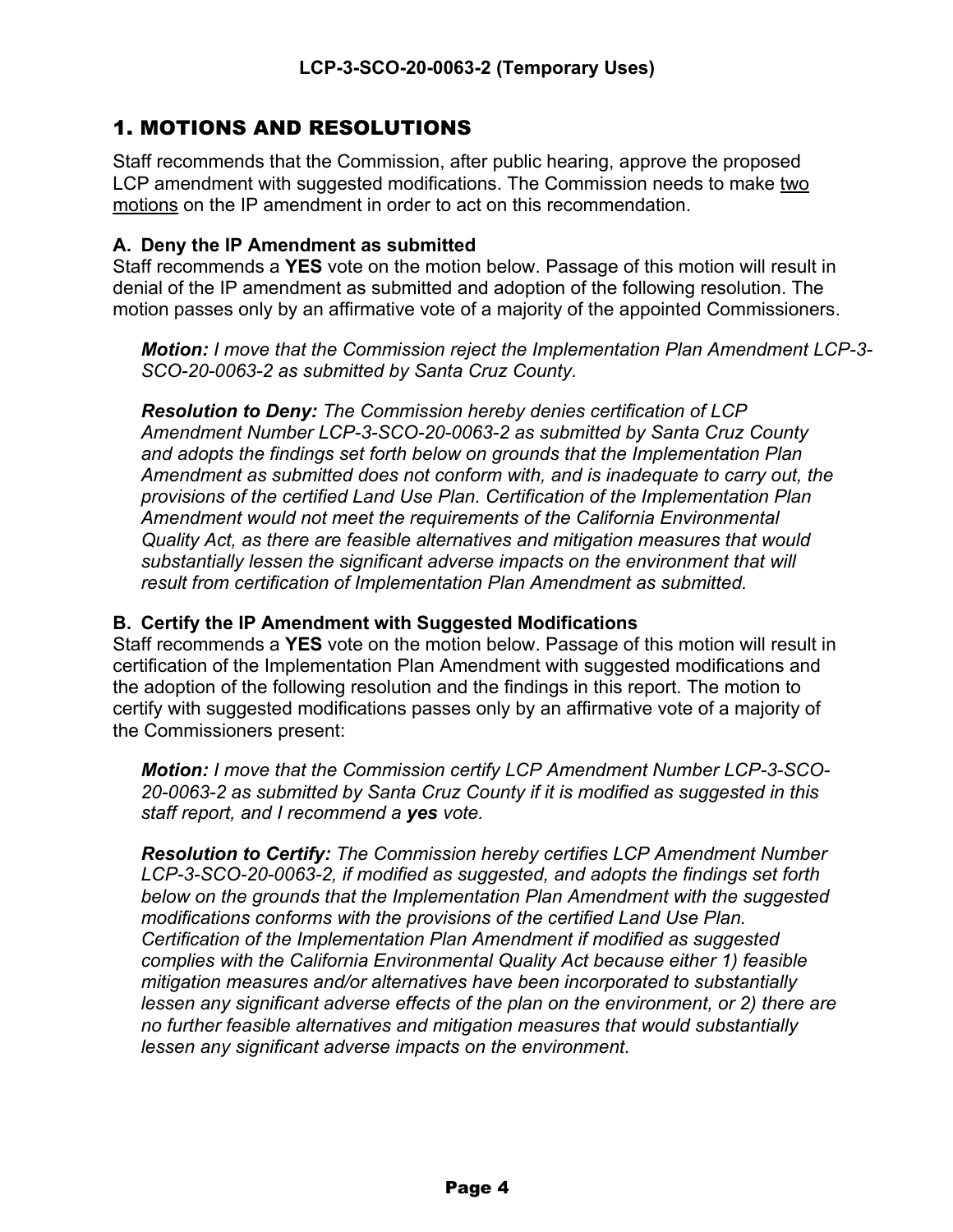# 2. SUGGESTED MODIFICATIONS

The Commission hereby suggests the following modifications to the proposed LCP amendment, which are necessary to make the requisite Coastal Act consistency findings. If Santa Cruz County accepts each of the suggested modifications within six months of Commission action (i.e., by July 13, 2021), by formal resolution of the Board of Supervisors, the modified amendment will become effective upon Commission concurrence with the Executive Director's finding that this acceptance has been properly accomplished. Where applicable, text in cross-out format and text in underline format denotes proposed text to be deleted/added by the County, and text in  $\frac{d}{dt}$ eross-out-and double underline denotes changes required by the Commission.

### **1. Modify IP Section 13.10.612(B) as follows:**

*(B) Cargo containers may be sited and used as accessory structures outside of the urban and rural services lines in all zone districts, subject to a Level III administrative site development permit unless a Coastal Development Permit is required per SCCC 13.20. Inside the urban and rural service lines, cargo containers may be allowed on commercial or industrial properties only.*

### **2. Modify IP Section 13.10.616(B)(1) as follows:**

*Temporary permits shall be processed in accordance with procedures in SCCC 18.10 for Level III administrative permits unless a Coastal Development Permit is required per SCCC 13.20. In the instance where a temporary use involves amplified music, a temporary permit shall be processed in accordance with procedures in SCCC 18.10 for noticed Level IV administrative permits, which may be elevated to a Level V permit process involving a noticed public hearing for proposals involving longer timeframes or multiple and repeated activities.*

# 3. FINDINGS AND DECLARATIONS

### **A. Description of Proposed LCP Amendment**

Santa Cruz County proposes to amend the LCP's Implementation Plan (IP) to update and expand regulations governing temporary uses and structures. More specifically, the proposed amendments would: update regulations related to temporary uses and structures (including residential accessory structures), temporary permits, and home occupations in an effort to support individuals and businesses who have been adversely impacted by the COVID-19 pandemic and the CZU Lightning Complex Fires in the Santa Cruz Mountains. The proposed amendment would also align and update the portions of the IP governing hosted vacation rentals with existing and concurrently proposed regulations governing vacation rentals overall (see LCP-3-SCO-20-0064-2), including clarifying the designated areas where numerical caps on hosted rentals are imposed (i.e., the Davenport/Swanton, Live Oak, and Seacliff/Aptos/La Selva Beach Designated Areas); clarify the block map requirements for the designated areas, and that proof of transient occupancy tax can be demonstrated not just via receipt, but also via proof of registration through an online platform.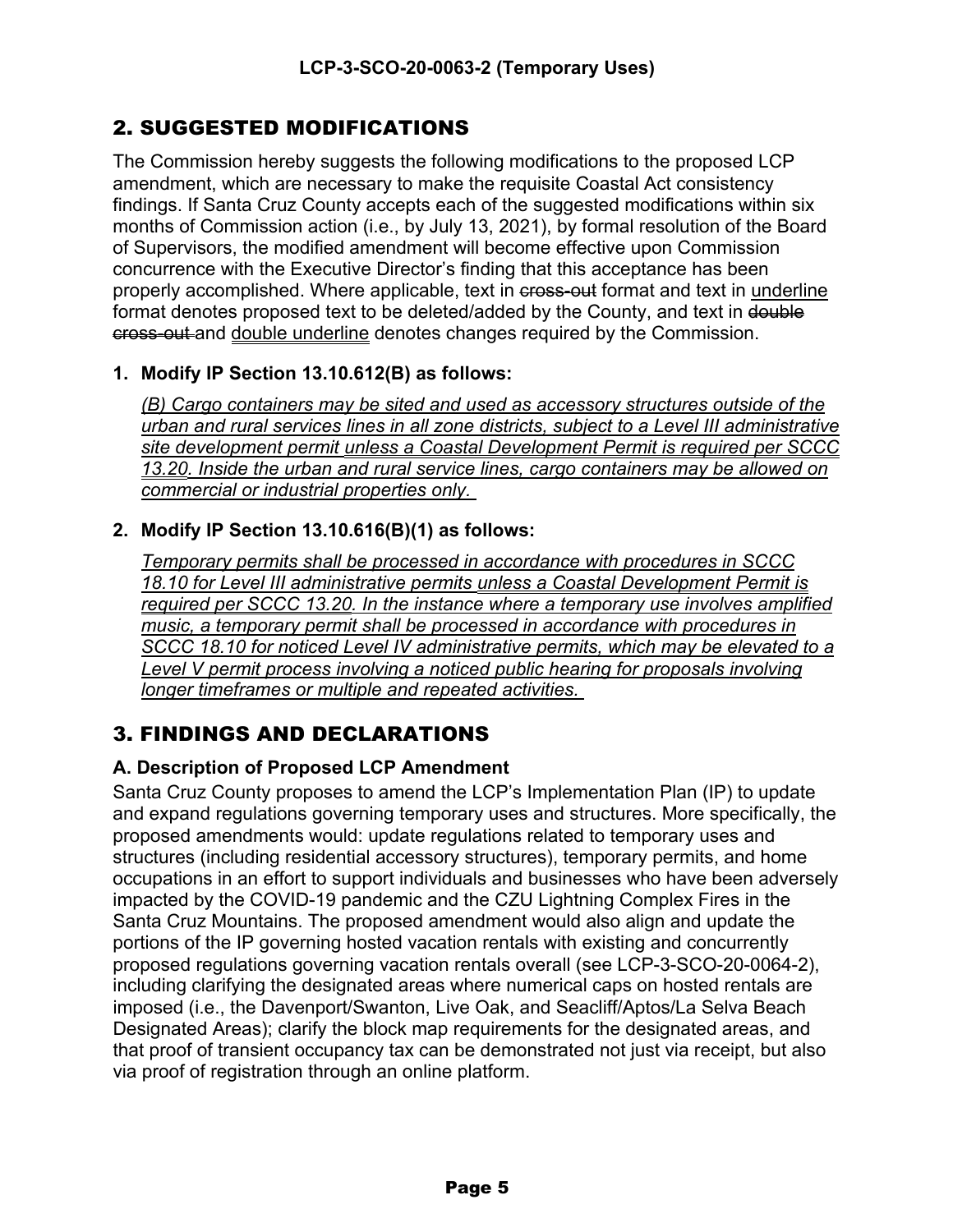### **LCP-3-SCO-20-0063-2 (Temporary Uses)**

The proposed amendment also includes a new section clarifying that certain types of temporary uses/structures would be exempt from the provisions of the Temporary Uses and Structures chapter of the LCP and thus would not require a temporary permit.<sup>2</sup> These exemptions include: events and uses conducted entirely within public property or the public right-of-way, provided they are not associated with an adjacent or nearby private use on private property and where appropriate special event, concession license, licensing agreements, and/or encroachment permits have been obtained; temporary uses conducted within a building, such as a temporary sales area (again for which all other necessary permits have been obtained); garage and yard sales provided they do not exceed four weekends per year; seasonal sales of Halloween pumpkins, Christmas trees, and similar products (in all zoning districts except for residential zoning districts); and temporary storage boxes/tents provided they meet certain requirements (e.g., pertaining to lighting, size, line of sight, etc).

Finally, the proposed amendment also adds a new section on cargo shipping containers, including that they may be erected and used as an accessory structure outside of the urban and rural services lines in any zoning district subject to a temporary use/structure permit.<sup>3</sup> Inside the urban and rural services lines, their use would be limited to commercial or industrial zoned properties. In general, the proposed amendment clarifies and expands upon existing LCP regulations governing a variety of temporary uses and structures, including that a temporary permit is required for temporary uses/structures unless otherwise indicated.

Please see **Exhibit 1** for the proposed IP amendment text.

### **B. Evaluation of Proposed LCP Amendment**

#### *Standard of Review*

The proposed amendment affects the LCP's IP, and the standard of review for IP amendments is that they must be consistent with and adequate to carry out the policies of the certified LUP.

#### *Applicable Land Use Plan Policies*

The County's LUP contains objectives and policies that provide for the protection of visual and scenic resources and require that development be sited to either minimize or have no impact on scenic resources. The LUP also includes policies that describe the allowable uses on land designated service commercial, light industrial, or heavy

 $2$  The temporary uses/structure permit exemptions identified in this chapter refer solely to an exemption from requiring a temporary permit. Whether a temporary use/structure requires a CDP is dictated by IP Chapter 13.20, which specifies both when a CDP is required and when a temporary structure/use is exempt or excluded from CDP requirements. Regarding temporary events, IP Section 13.20.066 exempts temporary events from CDP requirements under certain circumstances.

 $3$  The proposed amendments also note that cargo containers integral to a lawful shipping or storage business are exempt from these provisions and are instead regulated by the site standards of the applicable underlying zoning district.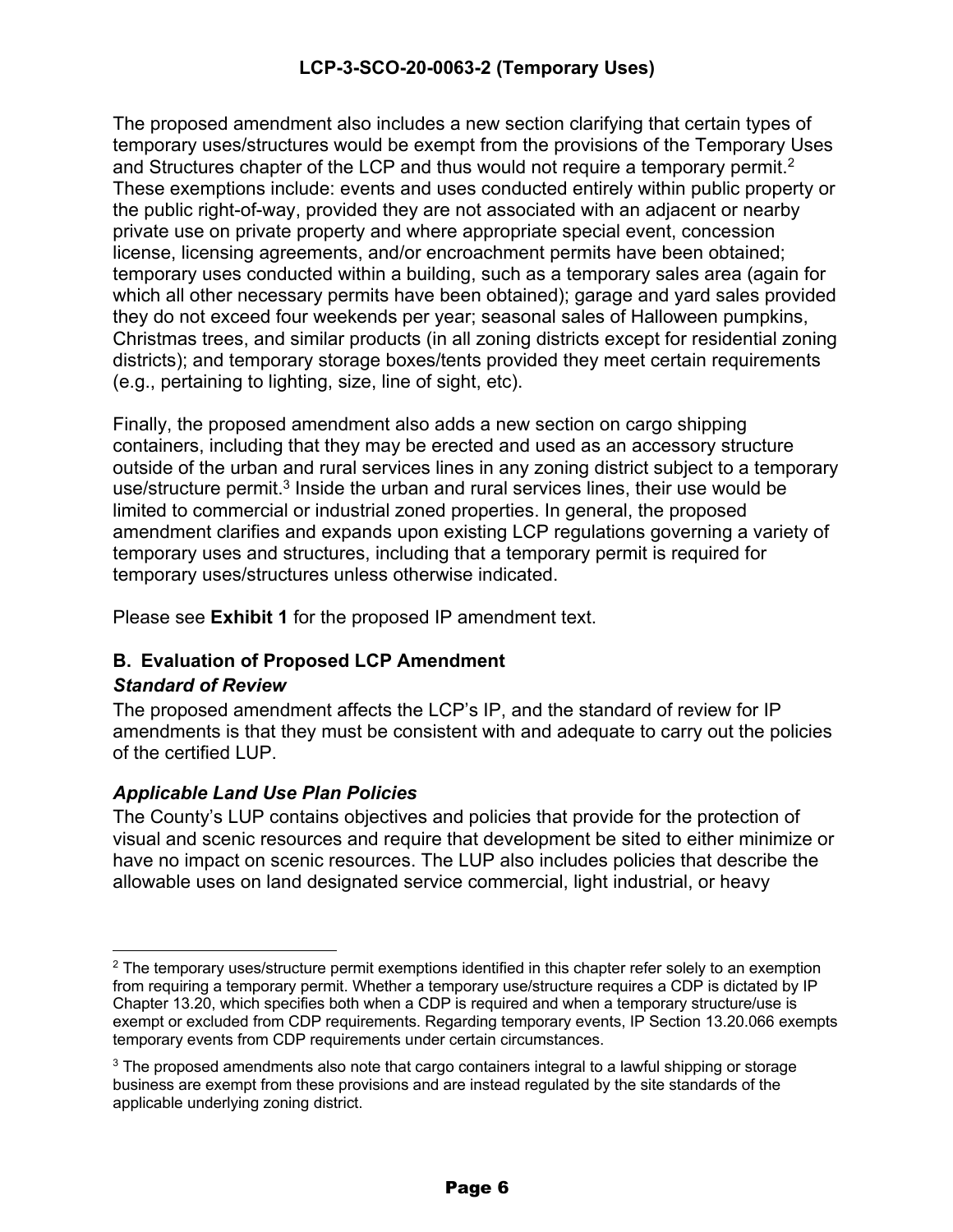industrial, while ensuring that those uses are compatible with the environment and adjacent land uses. These policies include:

*LUP Policy 2.16.4: Allowed Visitor Accommodations in Urban Residential Areas. Allow small scale Visitor Accommodations such as inns or bed and breakfast accommodations in urban residential areas and within the Rural Services Line where the use would be compatible with neighborhood character, surrounding densities, and adjacent land uses.* 

*LUP Policy 2.17.3: Allowed Uses in Service Commercial and Light Industrial Designations. Allow light industrial facilities such as assembly and manufacturing; commercial services facilities such as auto repair, contractors' yards and warehousing; and outdoor sales facilities, such as nurseries, lumber yards, and boat band auto sales in the Commercial Services/Light Industry land use designation. Limit the permitted uses in this category to those without major pollution or nuisance factors. Limit general retail uses in this designation to those which require large showrooms or outside sales area, or those which are ancillary to a manufacturing use and market items produced on site. Allow childcare facilities intended to serve employees of the light industrial development. Allow limited office uses and those which are accessory to the approved service commercial or light industrial use.* 

*LUP Objective 2.19a: Heavy Industrial Designation (I). To provide for limited heavy industrial activities such as lumber mills and major manufacturing plants, to encourage the productive utilization of the County's natural resources and provide employment for County residents, while ensuring compatibility with the environment, available infrastructure, and adjacent land uses.*

*LUP Objective 2.23: Conservation of Coastal Land Resources. To ensure orderly, balanced utilization and conservation of Coastal Zone resources, taking into account the social and economic needs of the people of Santa Cruz County.*

*LUP Objective 5.10a: Protection of Visual Resources. To identify, protect and restore the aesthetic values of visual resources.* 

*LUP Objective 5.10b New Development in Visual Resource Areas. To ensure that new development is appropriately designed and constructed to have minimal to no adverse impact upon identified visual resources.* 

*LUP Policy 5.10.2: Development Within Visual Resource Areas. Recognize that visual resources of Santa Cruz County possess diverse characteristics and that the resources worthy of protection may include, but are not limited to, ocean views, agricultural fields, wooded forests, open meadows, and mountain hillside views. Require projects to be evaluated against the context of their unique environment and regulate structure height, setbacks and design to protect these resources consistent with the objectives and policies of this section. Require discretionary review for all development within the visual resource area of*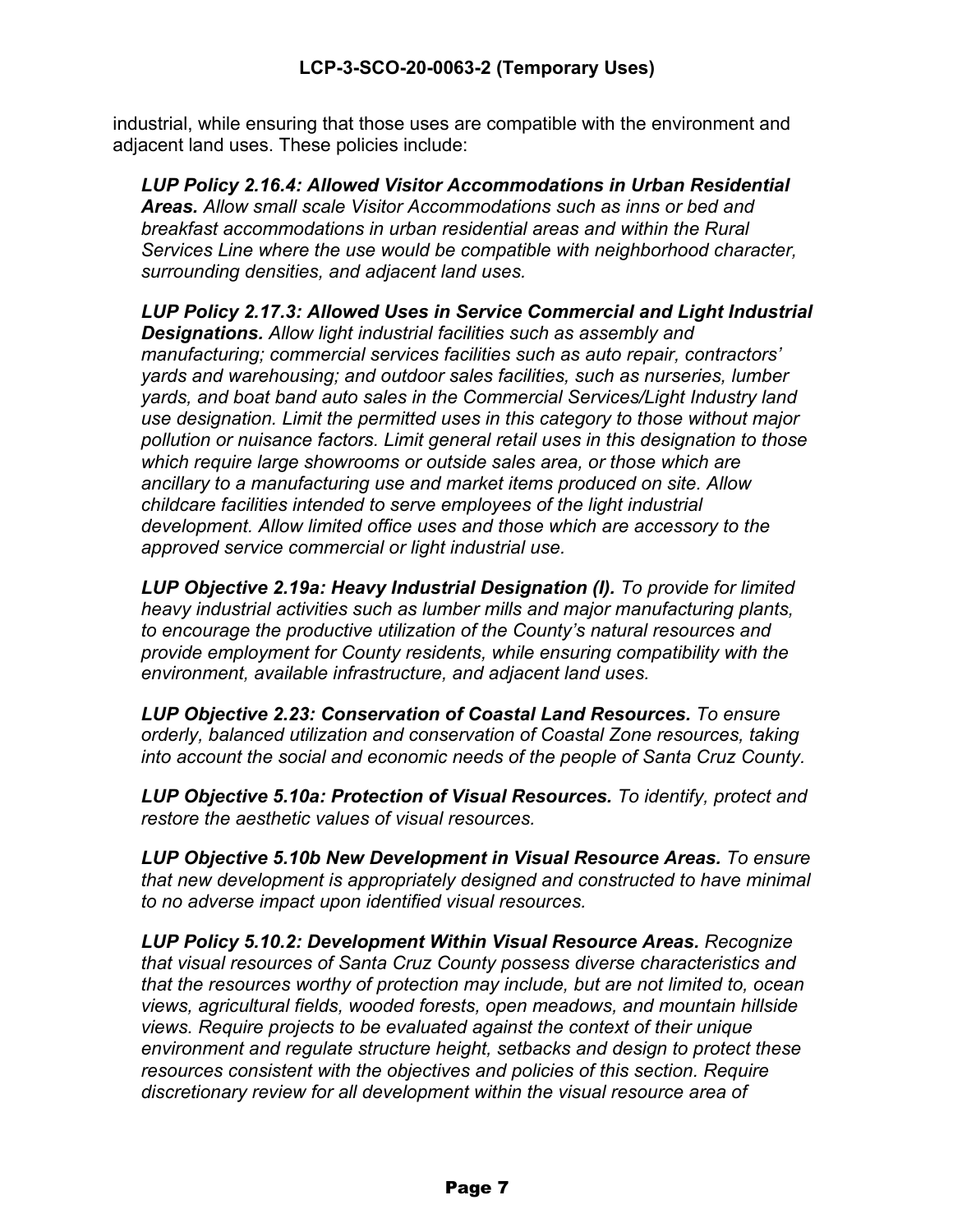*Highway One outside of the Urban/Rural boundary, as designated on the GP/LCP Visual Resources Map and apply the design criteria of Section 13.20.130 of the County's zoning ordinance to such development.* 

*LUP Policy 5.10.3: Protection of Public Vistas. Protect significant public vistas as described in policy 5.10.2 from all publicly used roads and vista points by minimizing disruption of landform and aesthetic character caused by grading operations, timber harvests, utility wires and poles, signs, inappropriate landscaping and structure design. Provide necessary landscaping to screen development which is unavoidably sited within these vistas. (See policy 5.10.11.)* 

*LUP Objective 7.7a Coastal Recreation. To maximize public use and enjoyment of coastal recreation resources for all people, including those with disabilities, while protecting those resources from the adverse impacts of overuse.* 

#### *Consistency Analysis*

Taken together, these LUP objectives and policies protect visual and scenic resources; allow for industrial type uses on properties designated for industrial uses (provided such uses are compatible with the environment and surrounding area); and broadly recognize the importance of protecting coastal resources while also considering the greater social and economic context of the County.

The proposed amendment addresses an array of temporary uses and structures including home occupations, temporary habitable and non-habitable structures for residentially zoned parcels, and temporary use/structure permits that can be applied to a range of scenarios (not all of which are explicitly identified, in part to give flexibility to persons seeking a temporary use/structure permit in response to recent disasters affecting Santa Cruz County residents and businesses including the COVID-19 pandemic and the CZU Lightning Complex Fire).

**Suggested Modification 1** clarifies that a CDP may be required for the placement of a shipping container on a property within the coastal zone, and relatedly, **Suggested Modification 2** clarifies that any temporary use/structure permit may also be subject to the coastal permitting requirements of IP Chapter 13.20 (which describes CDP permitting requirements as well as various CDP exclusions and exemptions). The proposed modifications would bring the proposed amendments into consistency with the LUP, particularly LUP Objective 2.23, which protects coastal resources and also considers the social and economic needs of the County.

Specifically, the County's proposed amendments to the Temporary Uses/Structures chapter are designed to be broadly applicable and flexible in their application including so that individuals/businesses suffering economic hardship or altered home/work conditions have a permit readily available to address any unusual and/or unforeseeable circumstances. In other words, the intention was to create a broad temporary use/structure permit framework that can be used for a range of scenarios. **Suggested Modification 2** complements the County's proposed amendments by retaining that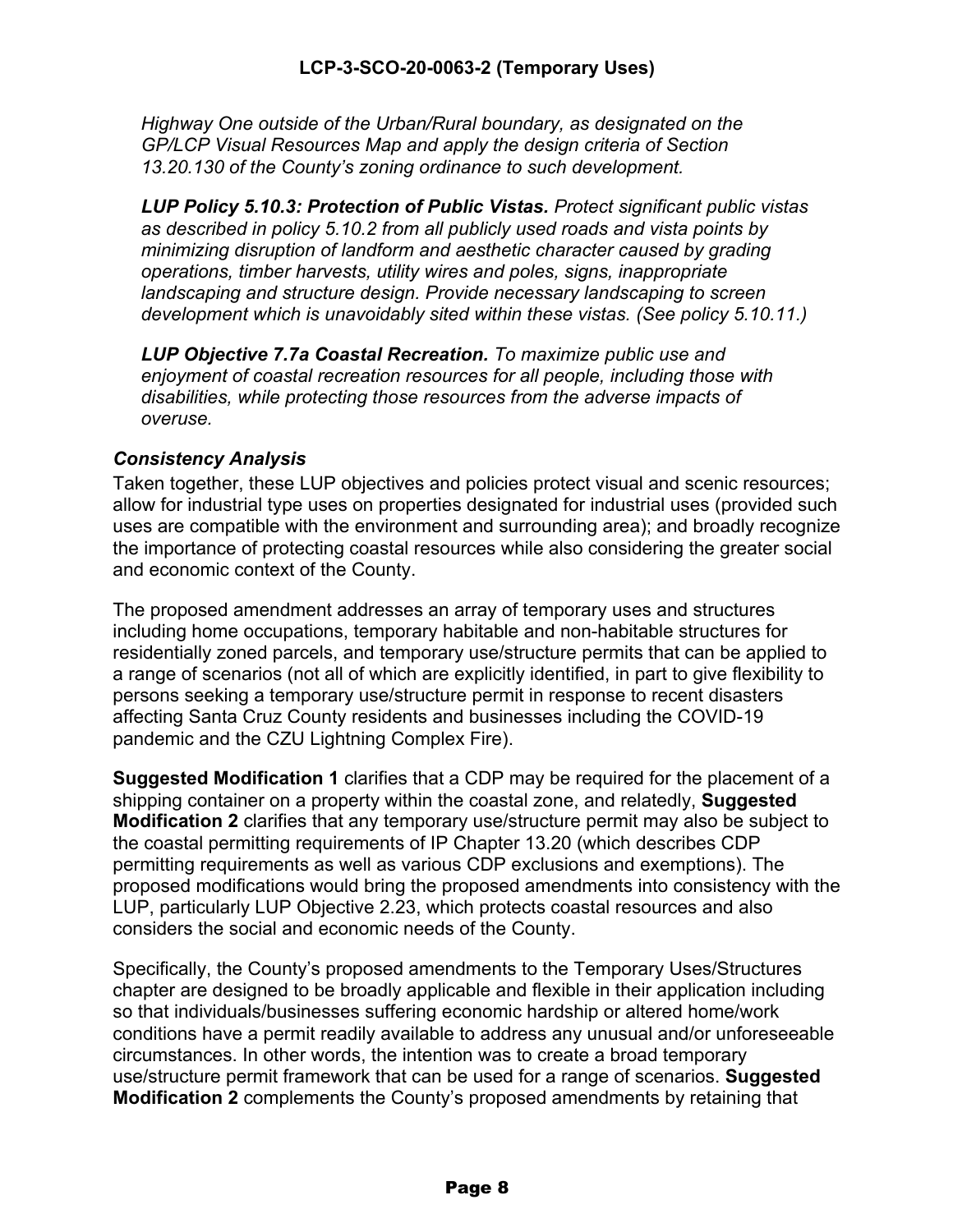### **LCP-3-SCO-20-0063-2 (Temporary Uses)**

built-in flexibility, while ensuring that any use/structure that meets the definition of development would still be evaluated through a coastal permit lens (i.e., that the range of coastal resources, including visual resources, biotic and marine resources, and public access/recreation, are considered and appropriately protected).

In terms of LUP consistency with other components covered in the proposed amendment, the proposed amendments limit the placement of shipping containers located within the urban and rural services lines to industrially and commercially zoned properties. In addition, the proposed amendment would require visual screening of shipping containers and prohibits their location within any scenic resource areas. It also requires that they be screened to the greatest extent feasible and from adjacent properties. Collectively, these requirements would significantly limit the placement of shipping containers in the coastal zone, and if allowable, they would be subject to stringent requirements mitigating potential impacts to visual resources, including mapped scenic roads/areas, consistent with LUP Policy 2.17.3 and LUP Objective 2.19a, and with the LCP's applicable visual resource protection policies (LUP Objectives 5.10a and 5.10b and LUP Policies 5.10.2 and 5.10.3).

Finally, the proposed amendments to the hosted vacation rentals component of the Temporary Uses chapter do not change the number of allowable hosted rentals (250), but instead clarify procedural requirements for hosted rentals. The amendment will support the continuation of hosted rentals, which are generally deemed a more affordable type of overnight accommodation that supports coastal tourism and fulfills LCP/Coastal Act requirements related to maximizing public access and recreational opportunities, consistent with LUP Objective 7.7a and LUP Policy 2.16.4.

The proposed amendments are diverse in scope, but generally serve to provide a simplified permitting pathway for a range of temporary uses/structures not otherwise addressed by the LCP. The IP Amendments with the suggested modifications can be found consistent with the certified LUP as it ensures that each temporary use/structure permit would also be authorized via a CDP if it is located within the coastal zone, meets the definition of development, and is not eligible for a CDP exemption. In this way, coastal resources will be adequately protected with the modified LCP provisions.

### **C. California Environmental Quality Act (CEQA)**

Section 21080.9 of the California Public Resources Code—within the California Environmental Quality Act (CEQA)—exempts local government from the requirement of preparing an environmental impact report (EIR) in connection with its activities and approvals necessary for the preparation and adoption of an LCP or LCP amendments. Instead, the CEQA responsibilities are assigned to the Coastal Commission; however, the Commission's LCP review and approval program has been found by the Resources Agency to be functionally equivalent to the EIR process. Thus, under CEQA Section 21080.5, the Commission is relieved of the responsibility to prepare an EIR for each LCP-related action.

Nevertheless, the Commission is required, in approving an LCP or LCP amendment submittal, to find that the approval of the proposed LCP, as amended, does conform